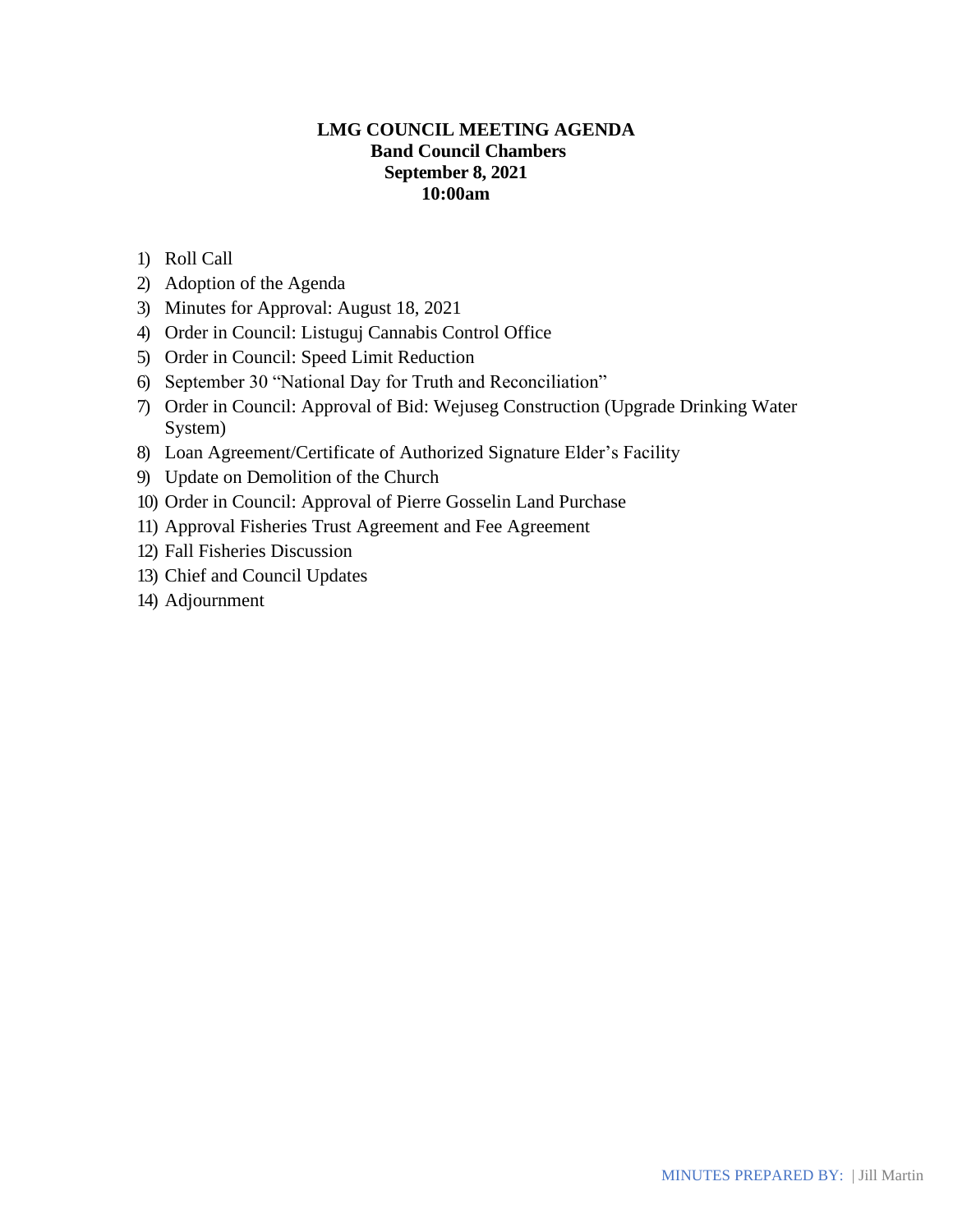### **1. Roll Call**

# **LMG COUNCIL ATTENDEES:**

Chief Darcy Gray Councillor Ali Barnaby (Zoom) Councillor Annette Barnaby Councillor Brian Caplin Jr. Councillor Chad Gedeon Councillor Gordon Isaac Jr. (Zoom) Councillor Dr. Cathy Martin Councillor George Martin Councillor Kevin Methot Councillor Sky Metallic Councillor Wendell Metallic (Zoom) Councillor Alexander Morrison Councillor Sheila Swasson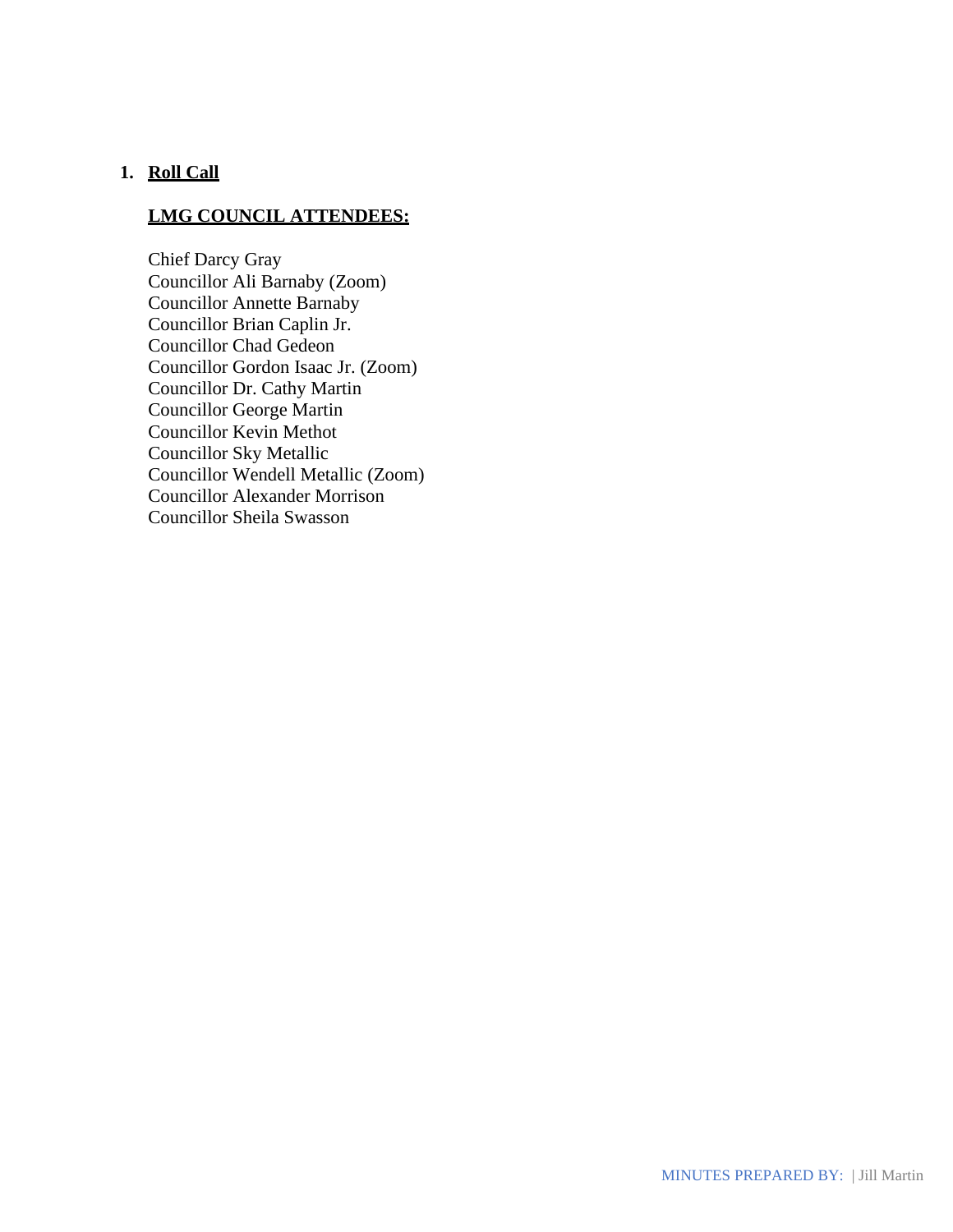## **2. Agenda Review**

Chief and Council made a motion to approve the Agenda for September 8, 2021.

Moved: Councillor Alexander Morrison Second: Councillor Kevin Methot Passed

### **3. Minutes for Approval: August 18, 2021**

Chief and Council made a motion to approve the Minutes for August 18, 2021.

Moved: Councillor Brian Caplin Jr. Second: Councillor Annette Barnaby Abstain: Councillor Dr. Cathy Martin Passed

### **4. Order in Council Listuguj Cannabis Control Office**

Chief and Council made a motion to approve the Order in Council Listuguj Cannabis Control Office adding Rhonda Gedeon as a new member to the office.

Moved: Councillor Sheila Swasson Second: Councillor George Martin Abstain: Councillor Brian Caplin Jr., Councillor Alexander Morrison Passed

## **5. Order in Council: Qospem Road Speed Limit Reduction**

Chief and Council made a motion to approve the Order in Council: Qospem Road Speed Minute. This will reduce the speed limit to 40km/h on Qospem Road and 30km/h specifically for the Sipug and Lake area.

Moved: Councillor Annette Barnaby Second: Councillor Alexander Morrison Passed

### **6. September 30 "National Day for Truth and Reconciliation"**

Chief and Council made a motion to accept the September 30 "National Day for Truth and Reconciliation". This holiday will be added to the LMG Policies.

Moved: Councillor George Martin Second: Councillor Alexander Morrison Passed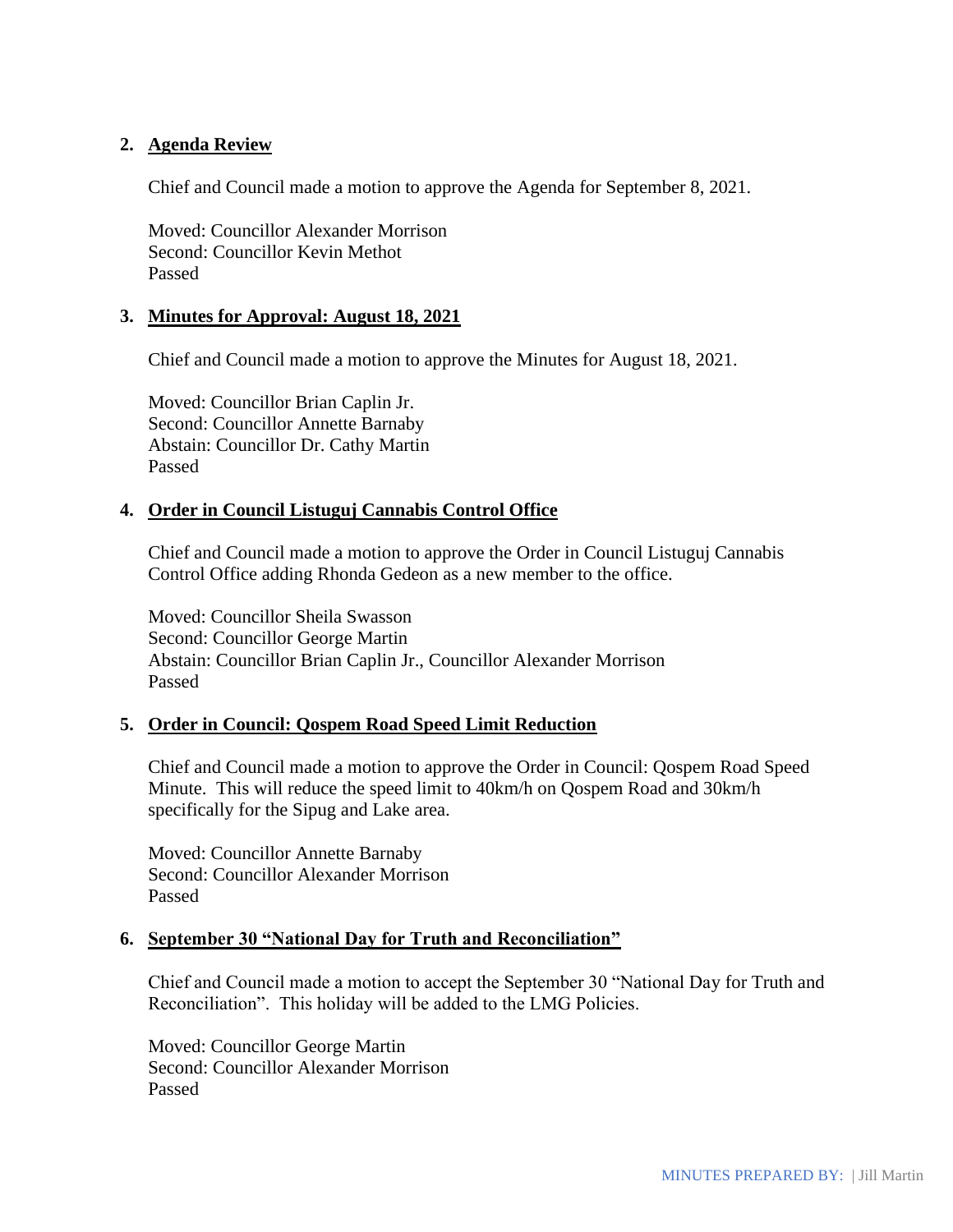# **7. Order in Council: Approval of Bid: Wejuseg Construction (Upgrade Drinking Water System)**

Chief and Council made a motion to approve the Order in Council: Reservoir Preloading and Site Piping awarding the contract to Wejuseg Construction.

# **8. Order in Council: CMHC Waqatasg Elder's Home Signing Authority**

Chief and Council made a motion to approve the Order in Council: CMHC Waqatasg Elder's Home Signing Authority, authorizing the Chief Executive office to execute and deliver, sign documents.

Moved: Councillor Sky Metallic Second: Councillor Brian Caplin Jr. Passed

## **9. Update on Demolition of the Church**

Capital and Infrastructure provided an update on the Demolition of the Church. Currently there are a number of issues that need to sorted out prior to any demolition to begin.

### **10. Order in Council: Approval of Pierre Gosselin Land Purchase**

Chief and Council made a motion to approve the Order in Council: Pierre Gosselin Land Purchase. Accepting the recommendation of the Project Development Committee to purchase the property.

Moved: Councillor Alexander Morrison Second: Councillor Ali Barnaby Abstain: Councillor Chad Gedeon, Councillor Gordon Isaac Jr. Opposed: Councillor George Martin Passed

## **11. Order in Council: Jagejewei Fishery- Conservation Harvesting Plan 2021-2022**

Chief and Council made a motion to approve the Order in Council: Jagejewei Fishery-Conservation Plan 2021-2022.

Moved: Councillor George Martin Second: Councillor Annette Barnaby Passed